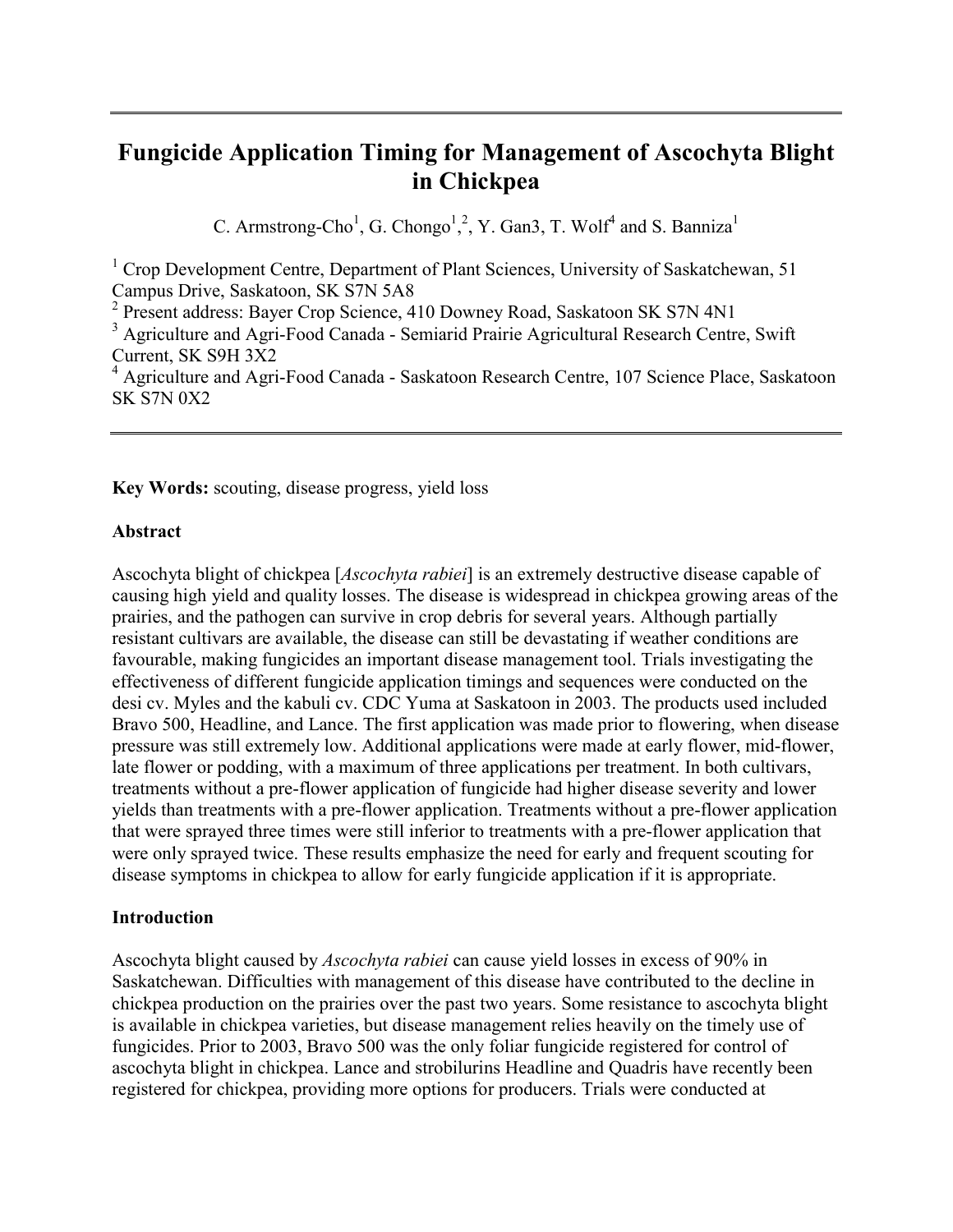Saskatoon and in commercial fields near Dinsmore and Demaine, Sask. to examine the efficacy of different application timings and product sequences. Trials at Dinsmore and Demaine suffered from drought and disease severity was below 10% in the untreated checks. At Saskatoon, temperatures were normal throughout the season and several rain events throughout the season allowed the disease to get established and spread. For these reasons, only the results from Saskatoon are presented.

# **Materials and Methods**

Fungicide trials were conducted at Saskatoon (Kernen Research Farm, University of Saskatchewan) on cultivars Myles (desi) and CDC Yuma (kabuli). The fungicides used included Bravo 500 (contact activity, chlorothalonil, Syngenta), Headline (contact and systemic activity, pyraclostrobin, BASF) and Lance (contact and systemic activity, boscalid, BASF). Fungicide applications were made at pre-, early, mid-, late flower or podding with treatments consisting of one to three applications of the various products (Table 1). Fungicides were applied with 200 L ha<sup>-1</sup> of water at 275 kPa using standard flat fan nozzles. The experimental design was a randomized complete block design (RCBD) with four replicates.

Plant density was determined 4 weeks after seeding. Disease severity was assessed using a 0-11 scale (Horsfall and Barratt, 1945) at five spots in each plot at each fungicide application and 10 days after the last fungicide treatment. One thousand seed weight and percent seed infection were also determined.

Disease severity at each rating date was plotted against time and the area under the disease progress curve (AUDPC) was calculated. AUDPC and yield data were analyzed using the glm procedure in SAS and means were separated using Tukey's test statistics.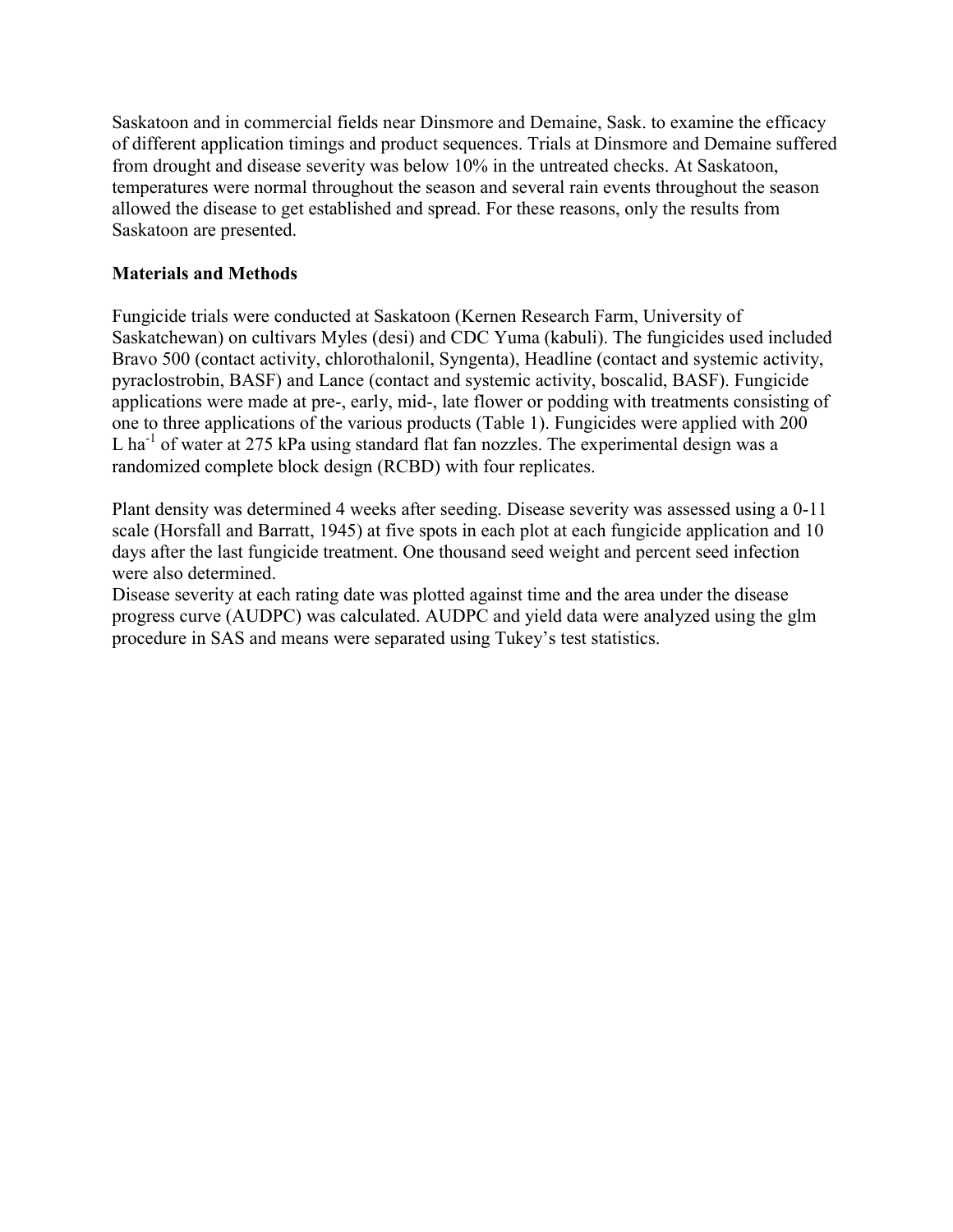|                | <b>Growth stage</b>           |                     |                   |                    |                    |
|----------------|-------------------------------|---------------------|-------------------|--------------------|--------------------|
|                | <b>Pre-Flower</b>             | <b>Early Flower</b> | <b>Mid-Flower</b> | <b>Late-Flower</b> | Podding            |
|                | $\sim$ 7 days                 |                     |                   |                    |                    |
|                | <b>Treatment</b> before first | $10-14$ days        | $10-14$ days      | $10-14$ days       | $10-14$ days       |
|                | flower                        |                     |                   |                    |                    |
| $\mathbf{1}$   | Check                         |                     |                   |                    |                    |
| $\overline{2}$ | Bravo 500 $1$                 |                     |                   |                    |                    |
| 3              | Bravo 500                     |                     | Bravo 500         |                    |                    |
| $\overline{4}$ | Bravo 500                     |                     |                   | Bravo 500          |                    |
| 5              |                               | Bravo 500           | Bravo 500         |                    | Bravo 500          |
| 6              | Bravo 500                     | Bravo 500           |                   | Bravo 500          |                    |
| 7              | Bravo 500                     |                     | Bravo 500         |                    | Bravo 500          |
| 8              | Headline $2$                  | Headline            |                   | Bravo 500          |                    |
| 9              | Headline                      |                     | Headline          |                    | Bravo 500          |
| 10             | Headline                      |                     |                   | Headline           |                    |
| 11             |                               | Headline            | Headline          |                    | Lance <sup>3</sup> |
| 12             | Headline                      | Headline            |                   | Lance              |                    |
| 13             | Headline                      |                     | Headline          |                    | Lance              |
| 14<br>᠇        | Headline                      |                     | Lance             |                    | Headline           |

**Table 1.** Fungicide Treatments Used to Evaluate Different Timings of Fungicide Application.

<sup>1</sup> Bravo 500 rate = 1 kg ai/ha

 $^{2}$ Headline rate = 100 g ai/ha

 $3$  Lance rate = 300 g ai/ha.

## **Results**

The disease level in untreated control plots was moderate, with 21% in Myles (desi) and 44% in CDC Yuma (kabuli). Results clearly indicated that a pre-flower application of either Bravo 500 or Headline had a significant effect on reducing disease severity. In treatments in which Bravo 500 or Headline were not applied until early flowering, disease levels were comparable to that in untreated check plots. In plots of CDC Yuma, the untreated check as well as three applications of Bravo 500 (treatment 5: early flower, mid-flower and podding) had the highest levels of ascochyta blight infection (Figure 1). Somewhat lower levels were observed in plots where plants were sprayed with Headline at early and mid-flower plus an application of Lance at podding (treatment 11). All other treatments resulted in lower levels of infection relative to the control, but were not different from each other. Similar to CDC Yuma, the highest disease levels in Myles were observed in untreated check plots and in plots with treatment 5. Very little variation was observed among the remaining treatments (Figure 2).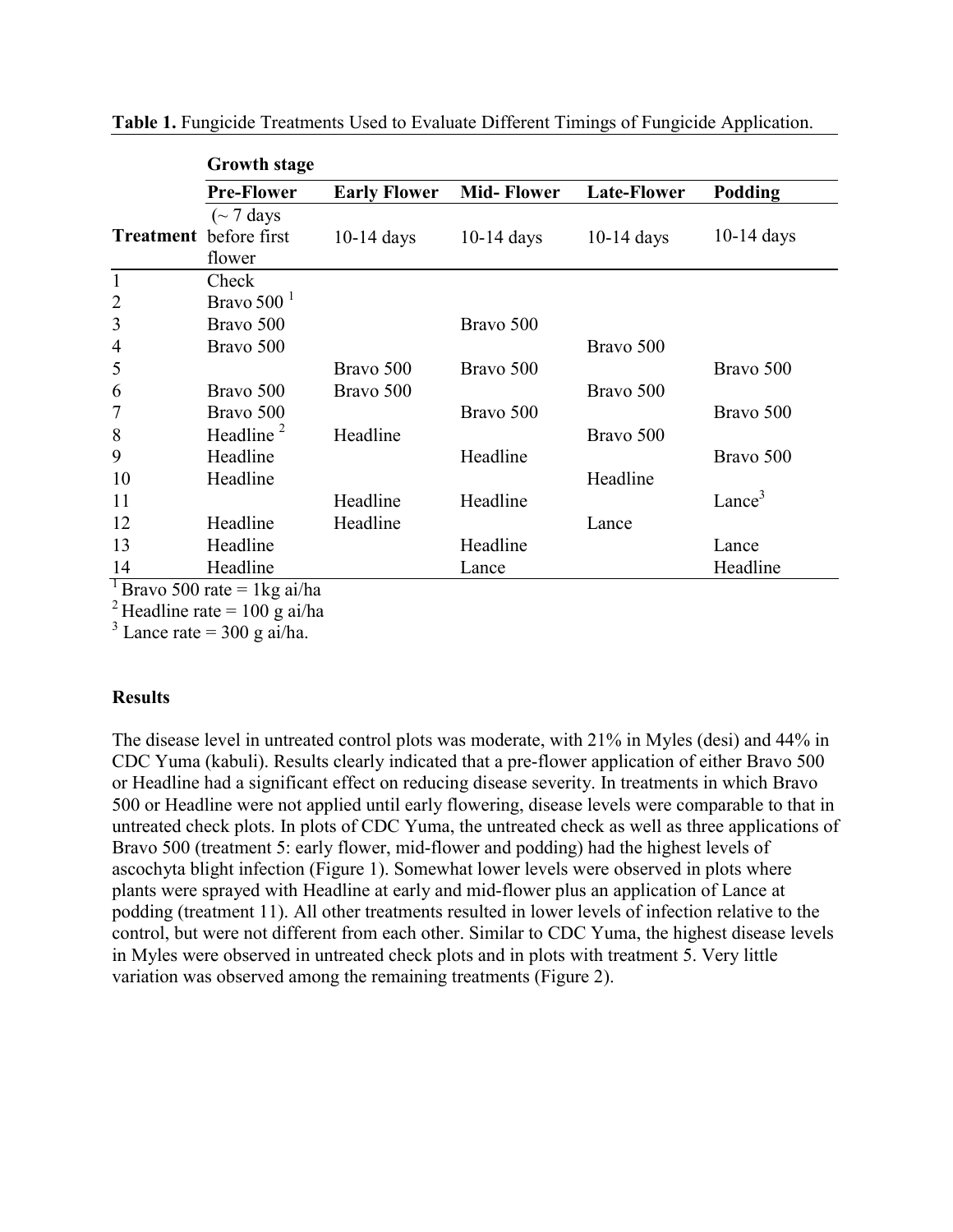

**Figure 1**: Disease progress in Myles (desi chickpea) sprayed with one to three applications of Bravo 500, Headline or Lance at different times during the growing season. Treatments followed by the same letter are not significantly different (Tukey's test on area under the disease progress curve (AUDPC),  $p = 0.05$ )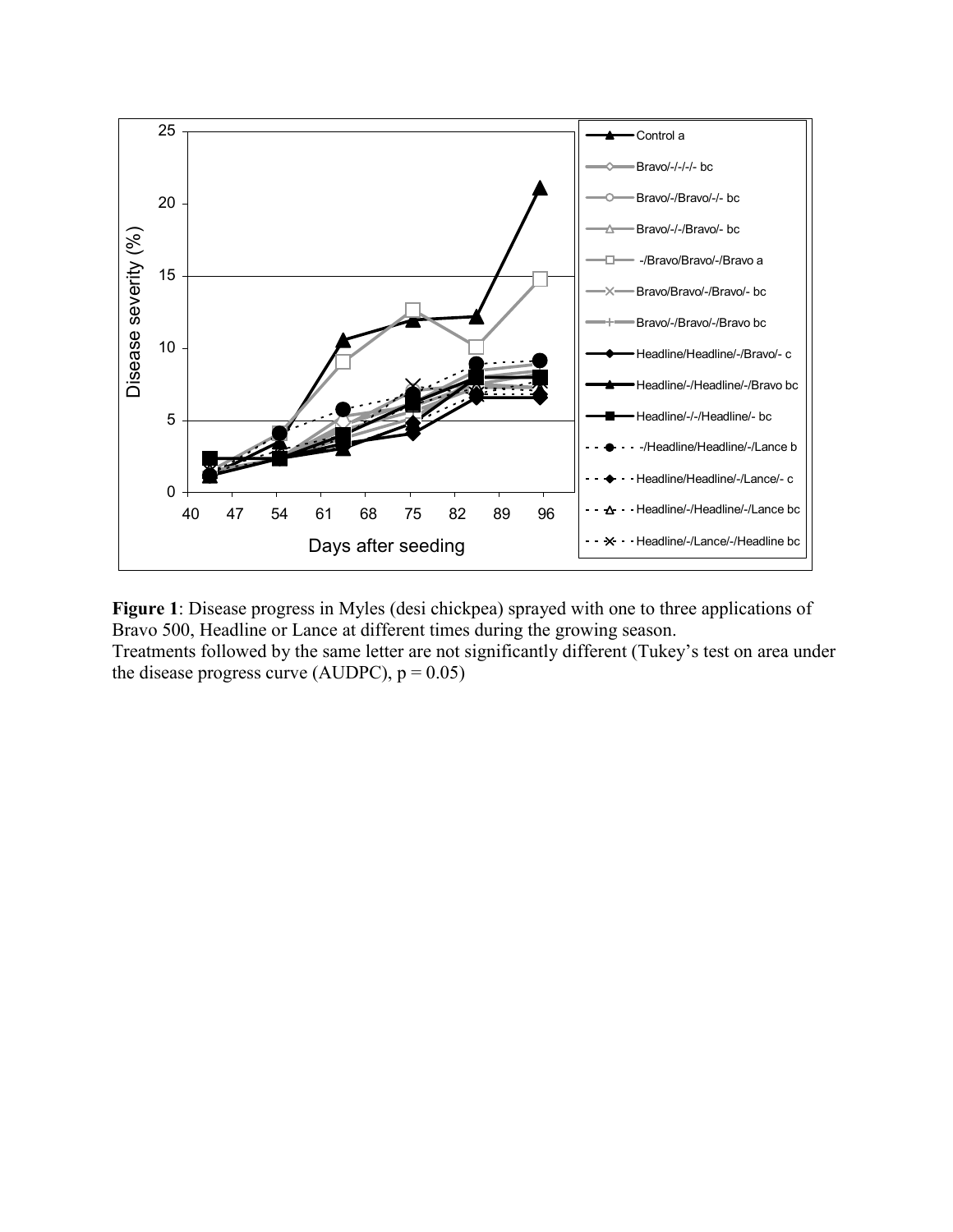

**Figure 2**: Disease progress in CDC Yuma (kabuli chickpea) sprayed with one to three applications of Bravo 500, Headline and Lance at different times during the growing season. Treatments followed by the same letter are not significantly different (Tukey's test on area under the disease progress curve (AUDPC),  $p = 0.05$ )

Fungicide treatments had the same effect on yields of both varieties, so will be discussed based on yield averaged over both varieties (Figure 3). Plots with treatment 12 (pre- and early flower application with Headline, late flower application with Lance) had significantly higher yields (16 to 46 % higher) compared to those of treatments 5, 7, 11, 13, 14 and the untreated check plots. The treatments with reduced yield either had no pre-flower application, or had no early and late flower application. The yield of treatment 12, however, was not significantly different from other treatments (2, 3, and 9) that were also without early and late flower applications. The least effective treatments apart from the untreated check were those without pre-flower application. Even a single pre-flower application, or applications at pre- and mid flower with Bravo 500 resulted in significantly higher yields compared to treatments without pre-flower application, regardless of whether Bravo 500 or Headline was used.

Fungicide treatments had no significant effect on seed infection in 2003, since seed disease levels were extremely low. There was a significant effect of fungicide treatment on Myles seed weight, but not on CDC Yuma seed weight. Myles TSW was higher for treatments 12, 13, and 10 than for treatments 1 and 2 (control and one pre-flower Bravo 500 application). Other treatments did not differ from one another.